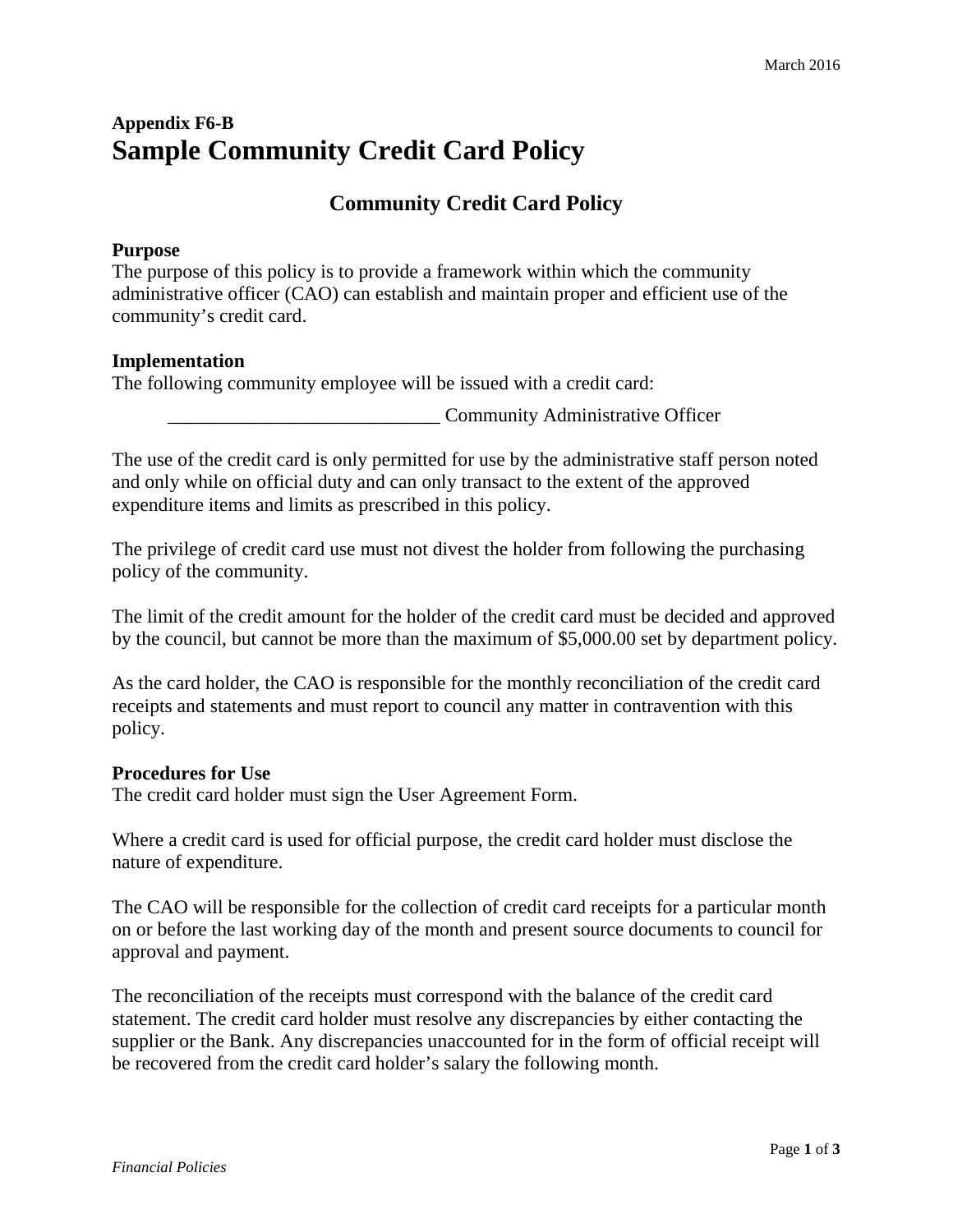#### **Scope of Use**

Where alternative methods of payment exist, credit cards must NOT be used for the payment of expenditure. The credit card must strictly be used for official purposes. No personal or private purchases (including gifts) are allowed. The person to whom the credit card is issued must not allow any other person to use the credit card. The card holder is responsible for any and all charges (but not for payment) on the credit card.

## **Limits**

The following will be the credit card limit: (Not to exceed \$5,000.00)

#### **Misuse**

The following actions are regarded as or constitute misuse of the credit card:

- Withdrawal of cash
- Purchasing of items for personal use
- Entertainment of family and friends
- The regular late submitting of claims

Council reserves the right to withdraw a credit card of any holder as a result of misuse.

#### **Termination**

When the credit card holder resigns, the credit card must be returned to council on submission of the final credit card receipts and source document. The said credit card must be disposed of in the presence of the card holder.

Council must notify the bank in writing of the cancellation in order to close the relevant account.

When a credit card is stolen or lost, it is the responsibility of the CAO to notify the bank and request the bank to stop usage of the respective card and inform council the next business day following the loss.